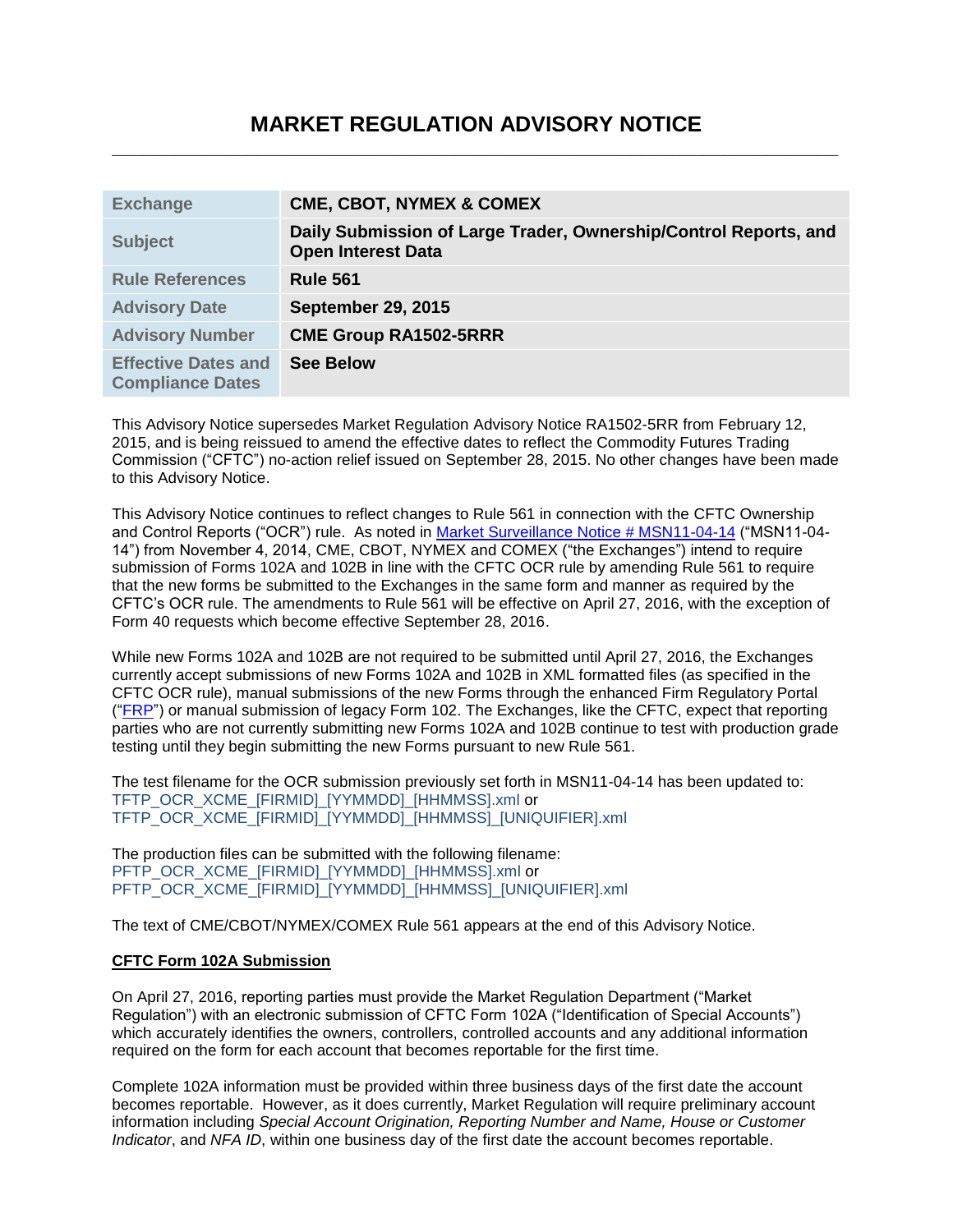CME Group RA1502-5RRR September 29, 2015 Page 2 of 5

Market Regulation will require an updated report for accounts with material changes that cause the information previously submitted to be inaccurate. The updated reports are required to be submitted within three business days of such changes becoming effective. A material change includes change of account name, address, owners, controllers, or controlled accounts. Notwithstanding the above, Market Regulation may also request an update on an as-needed basis for any account as it deems necessary. Any account(s) deemed reportable to the CFTC, in accordance with the CFTC-assigned refresh update schedule that is to be provided to each reporting firm, can be included in the file submission to the Exchanges.

Where notification has been provided to the CFTC that an account has been deemed expired/closed, Market Regulation must be provided a similar notification.

## **CFTC Form 102B Submission**

On April 27, 2016, clearing members will be required to provide a CFTC Form 102B for any trade account that meets the volume threshold of 50 contracts in a single trading day as defined by CFTC Regulation 15.04.

Complete 102B information must be provided within three business days of the first date the account becomes reportable under the revised rule. However, Market Regulation will require preliminary account information such as, *Trading Account Data for the Volume Threshold Account, Associated Special Account Number, Volume Threshold Account Owner(s)*, and *NFA ID*, within one business day of the first date the account becomes reportable.

Any account(s) deemed reportable to the CFTC, in accordance with their refresh update schedule, can be included in the file submission to the Exchanges. Market Regulation will require an updated report for accounts with material change that causes the information previously submitted to be inaccurate. The updated reports are required to be submitted within three business days of such changes becoming effective. A material change includes change of account name, address, owners, controllers, or controlled accounts. Notwithstanding the above, Market Regulation may also request an update on an as-needed basis for any account as it deems necessary.

Where notification has been provided to the CFTC that an account has been deemed expired/closed, Market Regulation must be provided similar notification.

#### **CME Group Firm Regulatory Portal**

The CME Group Firm Regulatory Portal, (["FRP"](https://fltr.cmegroup.com/firmregulatoryportal/logon.jsp)) provides various reports and screens to assist in accurate and timely account and position reporting.

The FRP has been enhanced to allow reporting clearing firms the capability to generate a large trader and open interest comparison report ("Misreporting Report") by product, contract month and, for options, by strike price. The Misreporting Report also allows clearing member firms to query reported positions and to utilize static queries to assist in identifying additional potential reporting discrepancies such as potential offsets and over- or under-reporting of positions. Market Regulation strongly encourages firms to utilize this functionality to assist in the identification of potential reporting discrepancies in order to ensure that any necessary adjustments are submitted by the established adjustment deadlines.

The FRP has been recently enhanced to assist clearing firms and omnibus accounts in OCR reporting. An Unidentified Special Accounts Reports allows reporting firms to identify 102A and 102B accounts for which Market Regulation does not have any account information. The FRP portal also contains screens that will allow reporting firms to manually enter account information for CFTC Form 102A and 102B accounts.

The FRP can be accessed at<https://fltr.cmegroup.com/firmregulatoryportal/logon.jsp> using a registered SMART Click ID and requesting access to [MarketRegLTRAlerts@cmegroup.com.](mailto:MarketRegLTRAlerts@cmegroup.com) Registration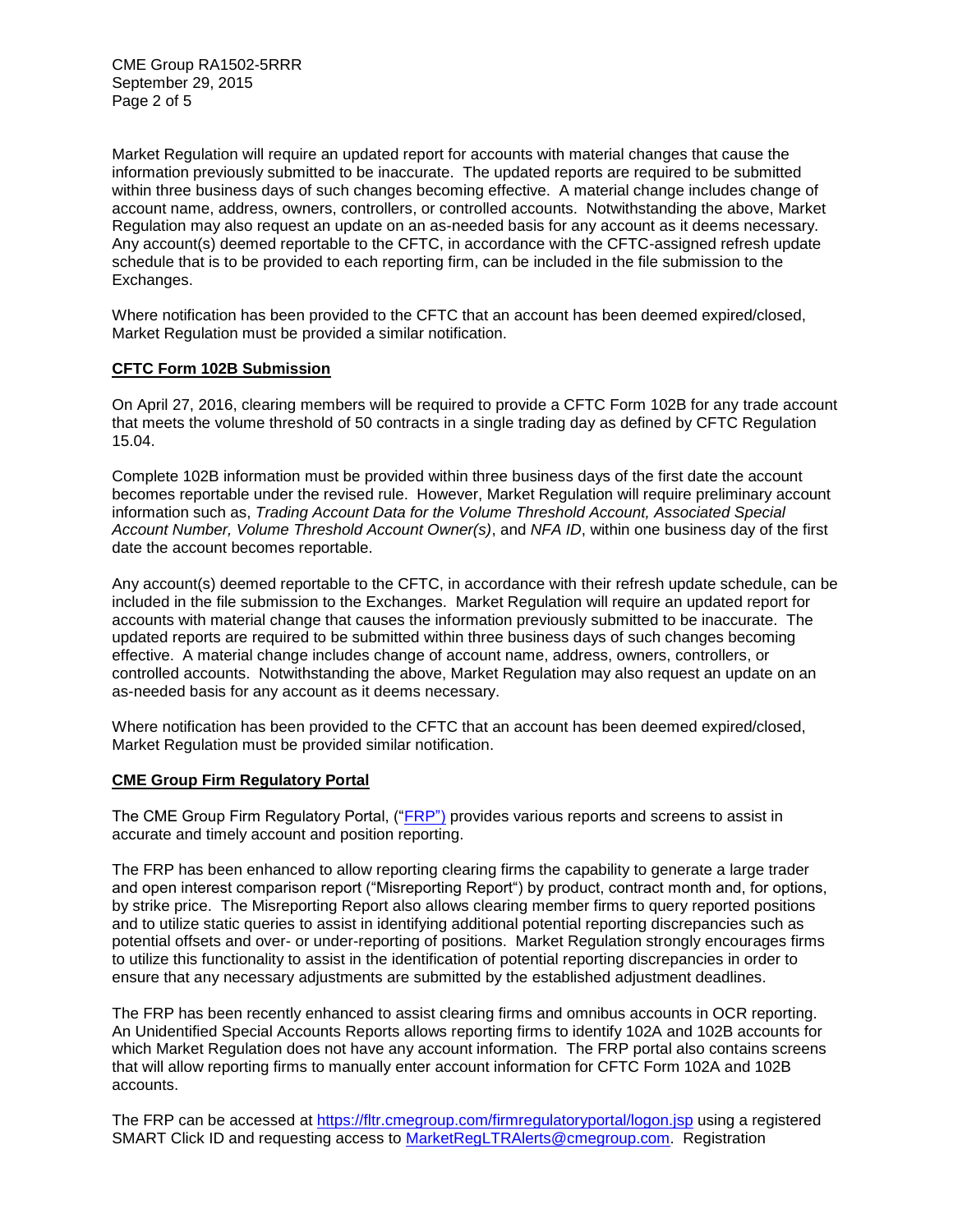CME Group RA1502-5RRR September 29, 2015 Page 3 of 5

instructions for obtaining a SMART Click ID can be found at **FRP homepage**. For technical issues please email [LargeTraderSupport@cmegroup.com.](mailto:LargeTraderSupport@cmegroup.com)

A manual is available on the [FRP.](https://fltr.cmegroup.com/firmregulatoryportal/logon.jsp)

## **Omnibus Account Reporting**

Omnibus accounts that carry reportable positions pursuant to Rule 561 must submit reportable large trader positions directly to the Market Regulation Department via Secure FTP ("SFTP") to the CME Group File Server. Omnibus reporting entities may submit large trader positions using the CFTC-assigned alpha firm ID. If an omnibus entity does not currently submit large trader positions and is not set up to submit via SFTP, the entity should contact the Market Regulation Department [Large Trader Group](mailto:MarketReglLTRAlerts@cmegroup.com) to obtain further reporting instructions. The omnibus entity may use the following large trader file layout: <http://www.cftc.gov/IndustryOversight/MarketSurveillance/LargeTraderReportingProgram/ltrformat.html>

In order to ensure accurate open interest and large trader positions, clearing members are required to obtain timely offset instructions for all accounts they carry, including omnibus accounts. Clearing members are responsible for the accurate position reporting of accounts carried on their books on an omnibus basis. Accordingly, clearing members must have appropriate procedures in place to ensure the that any position offsets for omnibus accounts are reported in a timely manner, no later than the established adjustment deadlines set forth below.

## **CFTC Form 40 Submission**

Upon the effective date of Form 40, which is currently September 28, 2016, and in line with the CFTC effective date, Market Regulation may require submission of CFTC Form 40 in any instances it deems necessary.

## **Accurate and Timely Reporting Requirements**

All clearing firms and omnibus accounts are reminded that it is their responsibility to accurately report open interest, large trader positions and, where applicable, long positions eligible for delivery consistent with required submission deadlines. This requirement includes ensuring that open interest and large trader positions resulting from option assignments are accurate.

| Open Interest (PCS) Submission:         | 6:00 p.m. CT / 7:00 p.m. ET for NYMEX and COMEX products<br>7:30 p.m. CT / 8:30 p.m. ET for CME, CBOT and KCBT products                                                                                                              |
|-----------------------------------------|--------------------------------------------------------------------------------------------------------------------------------------------------------------------------------------------------------------------------------------|
| <b>Open Interest (PCS) Adjustments:</b> | The deadline for PCS adjustments for all CME Group Exchanges<br>is 8:15 a.m. CT / 9:15 a.m. ET                                                                                                                                       |
| <b>Large Trader Submission:</b>         | 7:00 a.m. CT / 8:00 a.m. ET for all CME Group products                                                                                                                                                                               |
| <b>Large Trader Adjustments:</b>        | 9:00 a.m. CT/10:00 a.m. ET for all CME Group products.<br>Error corrections or any other adjustments to the large trader<br>position file may be completed using the web-based Firm<br>Regulatory Portal ("FRP") portal application. |

Failure to comply with any of the above reporting requirements may result in sanctions pursuant to CME, CBOT, NYMEX and COMEX Rule 512.

Questions regarding this Advisory should be directed to the following Market Surveillance Staff:

Sandra Valtierra, Manager, 312.347.4137, or [Sandra.Valtierra@cmegroup.com](mailto:Sandra.Valtierra@cmegroup.com) Danyelle Franks, Sr. Database Integrity Admin., 312.341.7646, or [Danyelle.Franks@cmegroup.com](mailto:Danyelle.Franks@cmegroup.com) Erin Coffey, Sr. Rules and Regulatory Outreach Specialist, 312.341.3286 or [Erin.Coffey@cmegroup.com](mailto:Erin.Coffey@cmegroup.com)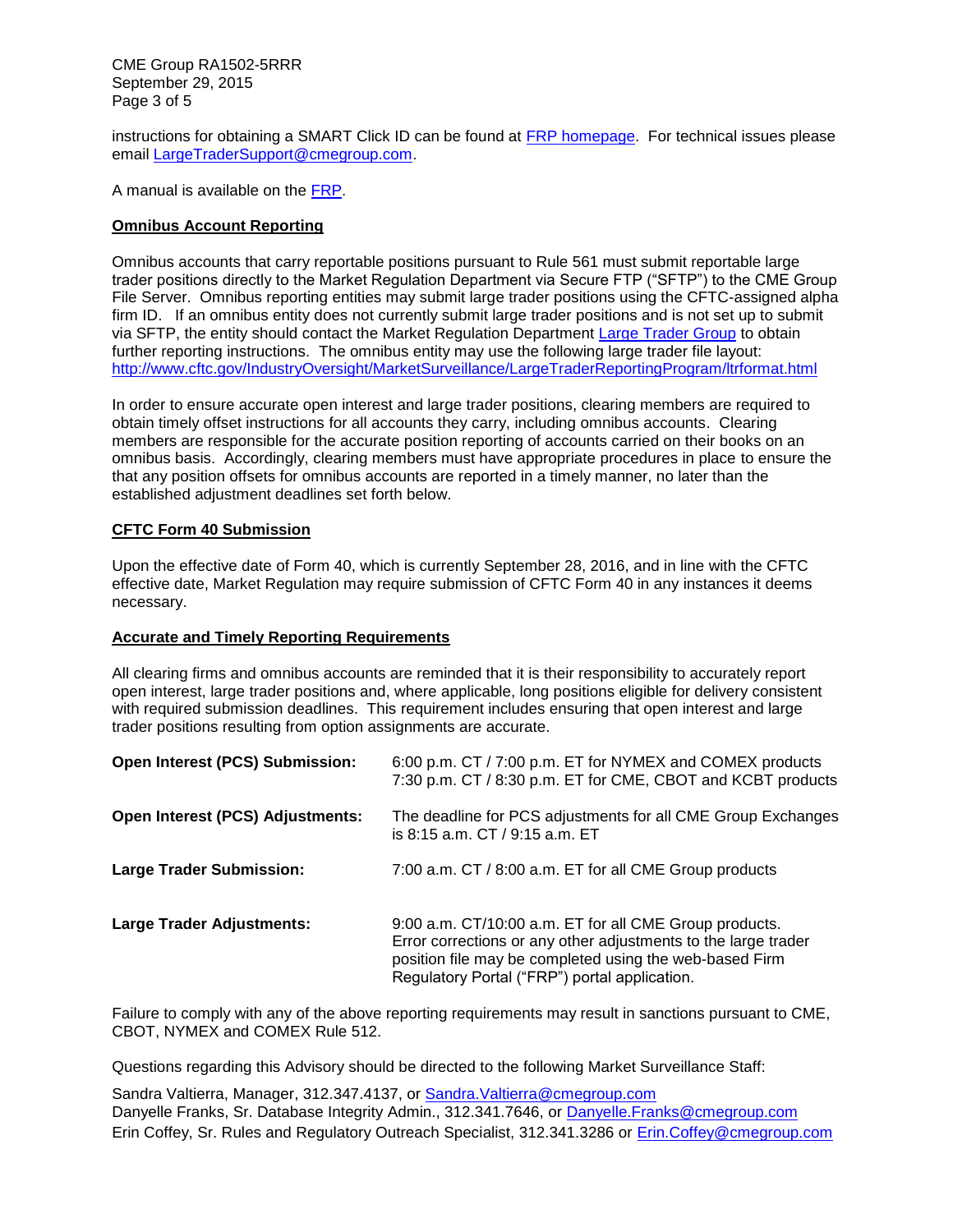For media inquiries concerning this Advisory Notice, please contact CME Group Corporate Communications at 312.930.3434 or [news@cmegroup.com.](mailto:news@cmegroup.com)

## **CME/CBOT/NYMEX/COMEX Rule 561. SUBMISSION OF LARGE TRADER POSITIONS AND VOLUME THRESHOLD ACCOUNTS**

#### <sup>1</sup>**561.A. Large Trader Reporting [ effective April 27, 2016]**

Clearing members, omnibus accounts and foreign brokers shall electronically submit to the Exchange a daily large trader position report of all positions required to be reported as set forth in the Position Limit, Position Accountability and Reportable Level Table, in the Interpretations Section at the end of Chapter 5.

Positions at or above the reportable level in a particular expiration month of a futures contract, or in all puts or in all calls of a particular option contract expiration month, are required to be reported. For an account with reportable positions in a particular contract, all positions, regardless of size, in any contract month and in any contract that aggregates with that contract must be reported.

The daily large trader position report submitted to the Exchange must also include, for each reportable account, 1) the EFRP volume bought and sold in the reportable instrument, by contract month, and for EOOs by put and call strike and 2) the number of delivery notices issued and the number of deliveries stopped in the reportable instrument.

In addition to the large trader position report, clearing members, omnibus accounts and foreign brokers must electronically provide the Exchange with the required CFTC Form 102A ("Identification of Special Accounts") accurately identifying the owners, controllers, controlled accounts and any additional information required for each reportable account within three business days of the first day that the account in question becomes a reportable account. Notwithstanding the three business day submission requirement, on the first day that an account becomes reportable, clearing members, omnibus accounts and foreign brokers must, at the direction of the Exchange, provide the following information: account type, reportable account number and names and addresses of the owners and controllers of the account.

The Exchange may require that more than one large trader position report be electronically submitted daily. The Business Conduct Committee or the Market Regulation Department may require reports or additional account identification from any clearing member, omnibus account or foreign broker on a lesser number of positions than reflected in the Position Limit, Position Accountability and Reportable Level Table.

If any material change causes the information previously submitted to the Exchange to become inaccurate, then such clearing member, omnibus account or foreign broker must electronically submit to the Exchange an updated form reflecting the accurate information within three business days of such changes becoming effective. Additionally, in the absence of any material changes, the Exchange may require the electronic submission of a new form on an annual basis for the maintenance of accurate records. A material change includes, but is not limited to, change of account name, address, controllers or controlled accounts.

#### **561.B. Volume Threshold Reporting [ effective April 27, 2016]**

A volume threshold account is any account that meets the volume threshold of contracts traded in a single trading day as defined in CFTC Regulation 15.04. Clearing members, shall electronically submit to the Exchange the required CFTC Form 102B ("Identification of Volume Threshold Accounts") accurately identifying account information for volume threshold accounts, including the owners, controllers, controlled accounts and any additional information required by the report within three business days of the first day that the account in question becomes a volume threshold account. Notwithstanding the three business day submission requirement, on the first day that an account becomes reportable, clearing members, omnibus accounts and foreign brokers must, at the direction of the Exchange, provide the following information: account type, reportable account number and names and addresses of the owners and controllers of the account.

If any material change causes the information previously submitted to the Exchange to be inaccurate, then such clearing member, omnibus account or foreign broker must electronically submit to the Exchange an updated form reflecting the accurate information within three business days of such changes becoming effective. Additionally, in the absence of any material changes, the Exchange may require the submission of a new form on an annual basis for the maintenance of accurate records. A material change includes, but is not limited to, change of account name, address, controllers or controlled accounts.

## **561.C. Obligations of Omnibus Accounts and Foreign Brokers [ effective April 27, 2016]**

Failure by an omnibus account or foreign broker to submit required information may result in a hearing by the Business Conduct Committee and result in limitations, conditions or denial of access of such omnibus account or foreign broker to any Exchange market. Notwithstanding the above, clearing members carrying such accounts remain responsible for obtaining and providing to the Exchange information regarding the ownership and control of positions in circumstances where an omnibus account or foreign broker has failed to provide the information to the